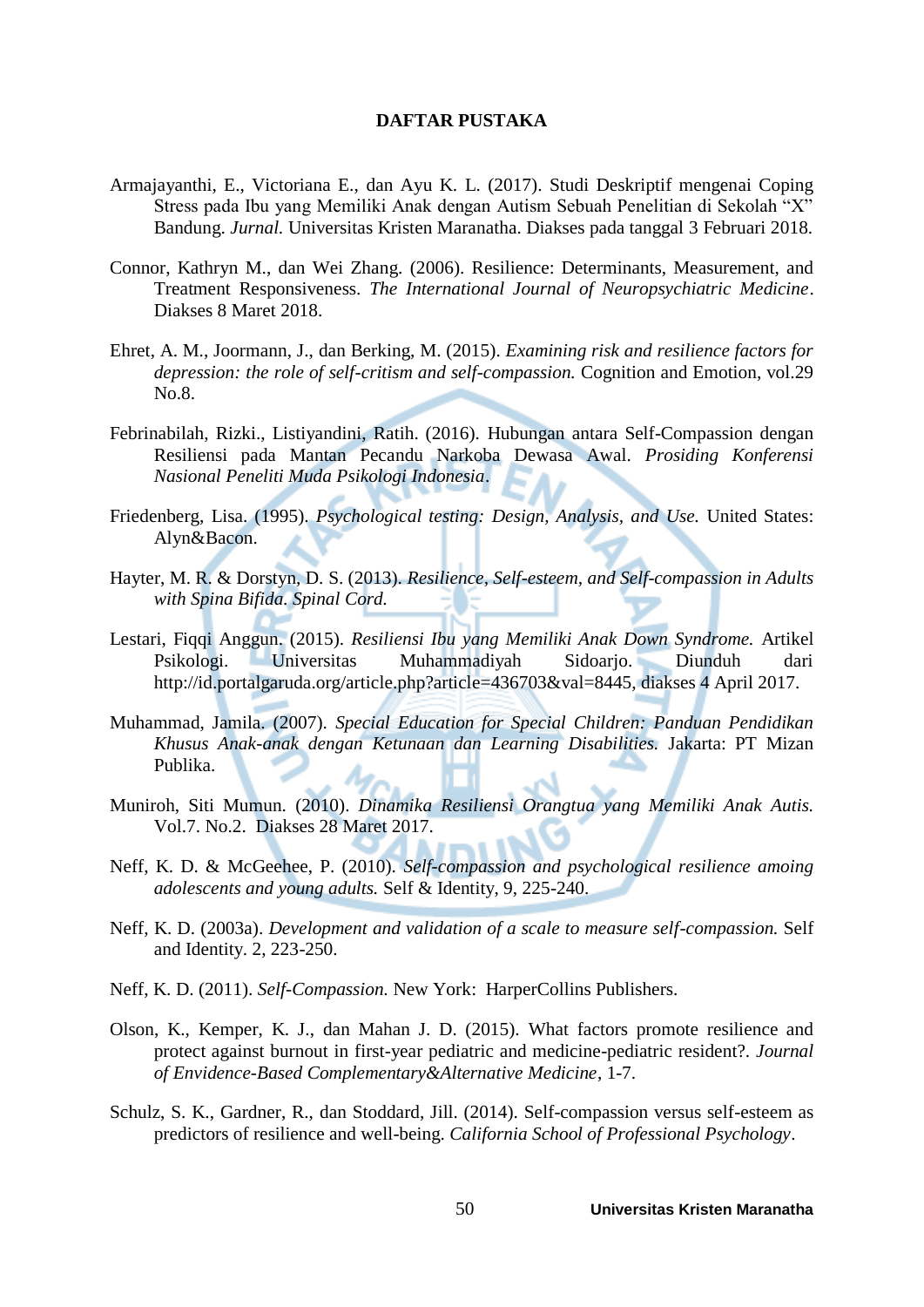- Smith, J. L. (2015). Self-compassion and resilience in senior living residents*. Seniors Housing&Care Journal*, 23(1), 16-31.
- Soraya, J. dkk. (2009). Strategi Koping dan Stres pada Ibu yang Memiliki Anak yang Menderita Retaldasi Mental. (*Jurnal*). Riau: UIN Sultan Syarif Kasim Riau.
- Sugiyono. (2011). *Metode Penelitian Kuantitatif dan Kualitatif.* Bandung: CV Alfabeta.
- Wicks Nelson, Rita. Allen C. Israel. (2016). *Abnormal Child and Adolescent Psychology with DSM-V Updates: 8th edition.* London and New York. Psychology Press: Taylor&Francis Group.